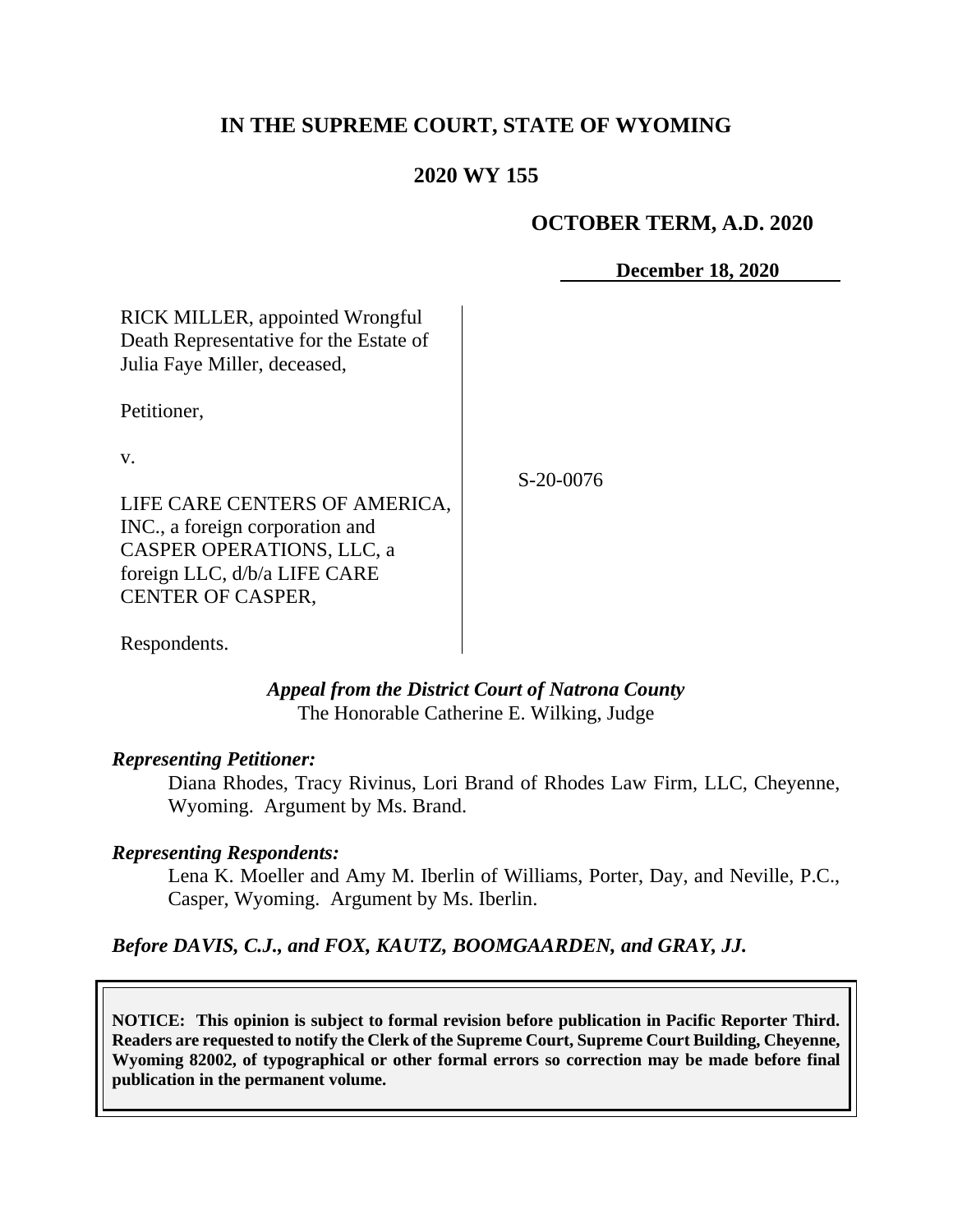## **KAUTZ, Justice.**

[¶1] Rick Miller (Rick) signed a "Voluntary Agreement for Arbitration" (Arbitration Agreement or Agreement) on behalf of his mother, Julia Faye Miller (Julia), shortly after she was admitted to Life Care Center of Casper (LCCC). Following her death, Rick, as wrongful death representative of Julia's estate, filed a civil action against Life Care Centers of America, Inc. and Casper Operations, LLC d/b/a Life Care Center of Casper (collectively Life Care). Life Care filed a motion to compel arbitration under the Agreement. The district court granted Life Care's motion, and we granted Rick's petition for a writ of review. Because we conclude Rick lacked authority to execute the Agreement, we reverse and remand to the district court for further proceedings.

### **ISSUES**

[¶2] The dispositive issues in this case are:

- 1. Did Julia's Durable Power of Attorney for Health Care (DPOAHC) give Rick actual authority to enter into the Arbitration Agreement?
- 2. Did Rick have apparent authority to enter into the Arbitration Agreement on behalf of Julia?
- 3. Was Rick authorized as Julia's "surrogate" under the Wyoming Health Care Decisions Act, Wyo. Stat. Ann. §§ 35-22-401 through 416 (LexisNexis 2019), to execute the Arbitration Agreement?

## **FACTS**

[¶3] On September 18, 2013, Julia executed a DPOAHC appointing Rick as her agent for health care decisions "[i]n the event [she was] determined to be incapable of providing informed consent for medical treatment and surgical and diagnostic procedures[.]" The agent's authority was spelled out in detail:

> My agent is authorized to act for me in all matters relating to my health care. My agent's powers include, but are not limited to:

> • Full power to consent, refuse consent, or withdraw consent to all medical, surgical, hospital and relating to health care treatments and procedures on my behalf, according to my wishes as stated in this document, or as stated in a separate Living Will, Health Care Directive, or other similar type document, or as expressed to my agent by me;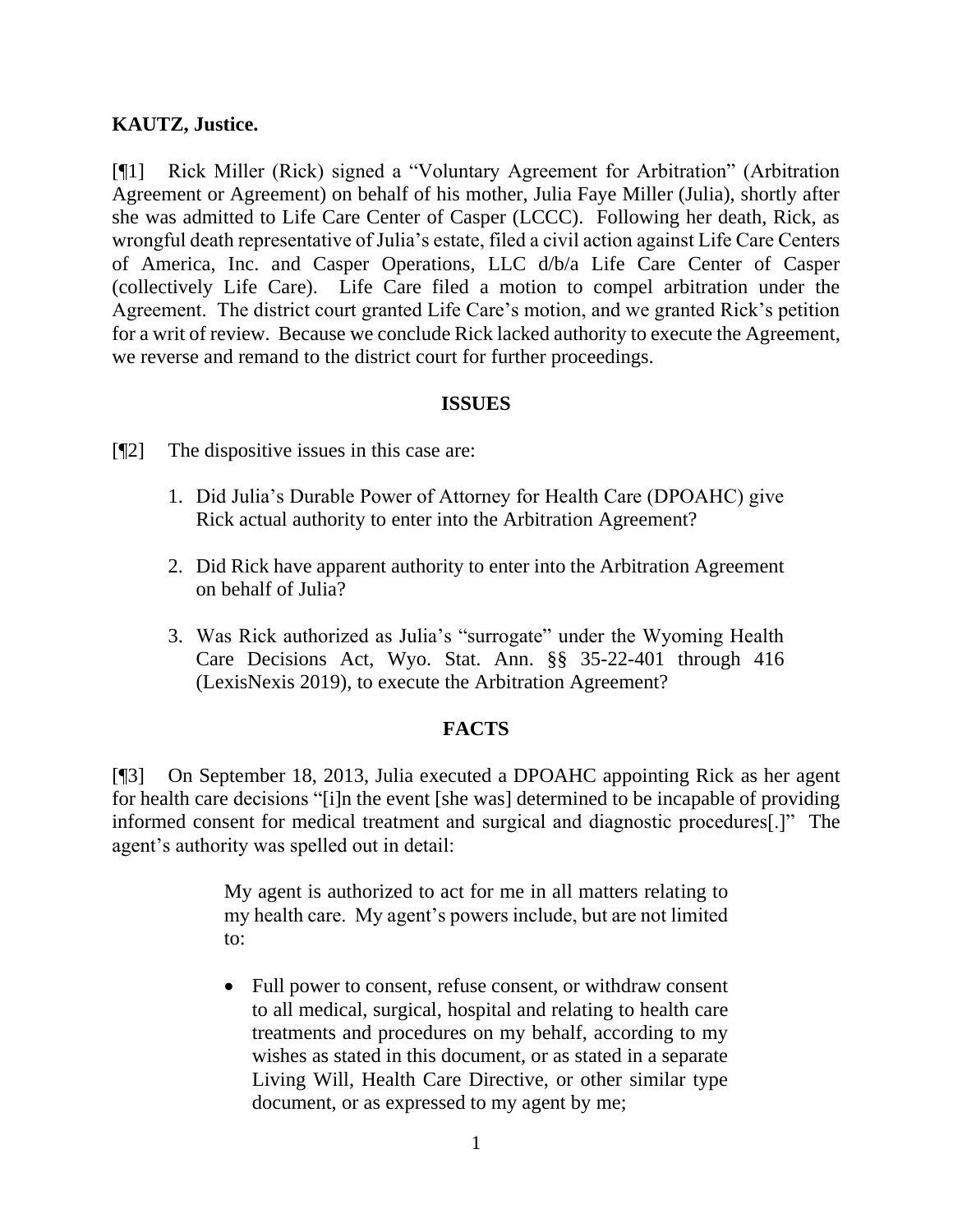- Full power to make decisions on whether to provide, withhold, or withdraw artificial nutrition and hydration on my behalf, according to my wishes as stated in this document, or as stated in a separate Living Will, Health Care Directive, or other similar type document, or as expressed to my agent by me;
- Full power to review and receive any information regarding my physical or mental health, including medical and hospital records . . .;
- Full power to sign any releases in order to obtain this information;
- Full power to sign any documents required to request, withdraw, or refuse treatment or to be released or transferred to another medical facility.
- [¶4] The DPOAHC further explained the agent's obligations as:

My agent will make health care decisions for me in accordance with this document, and in accordance with any instructions I give in a Living Will, Health Care Directive or other such document (either included in this document or as a separate document), and my other wishes to the extent known to my agent. To the extent my wishes are unknown, my agent will make health care decisions for me in accordance with what my agent determines to be in my best interest. In determining my best interest, my agent will consider my personal values to the extent known to my agent.

The DPOAHC specifically limited the agent's power: "My agent does not have authority to act for me for any other purpose unrelated to my health care."

[¶5] Just before the signature line, Julia made the following affirmations:

I fully understand that by signing this document, I will permit my agent to make health care decisions for me. I understand that my signature on this document gives my agent authority to provide, withhold, or withdraw consent to health care treatments or procedures on my behalf; to apply for public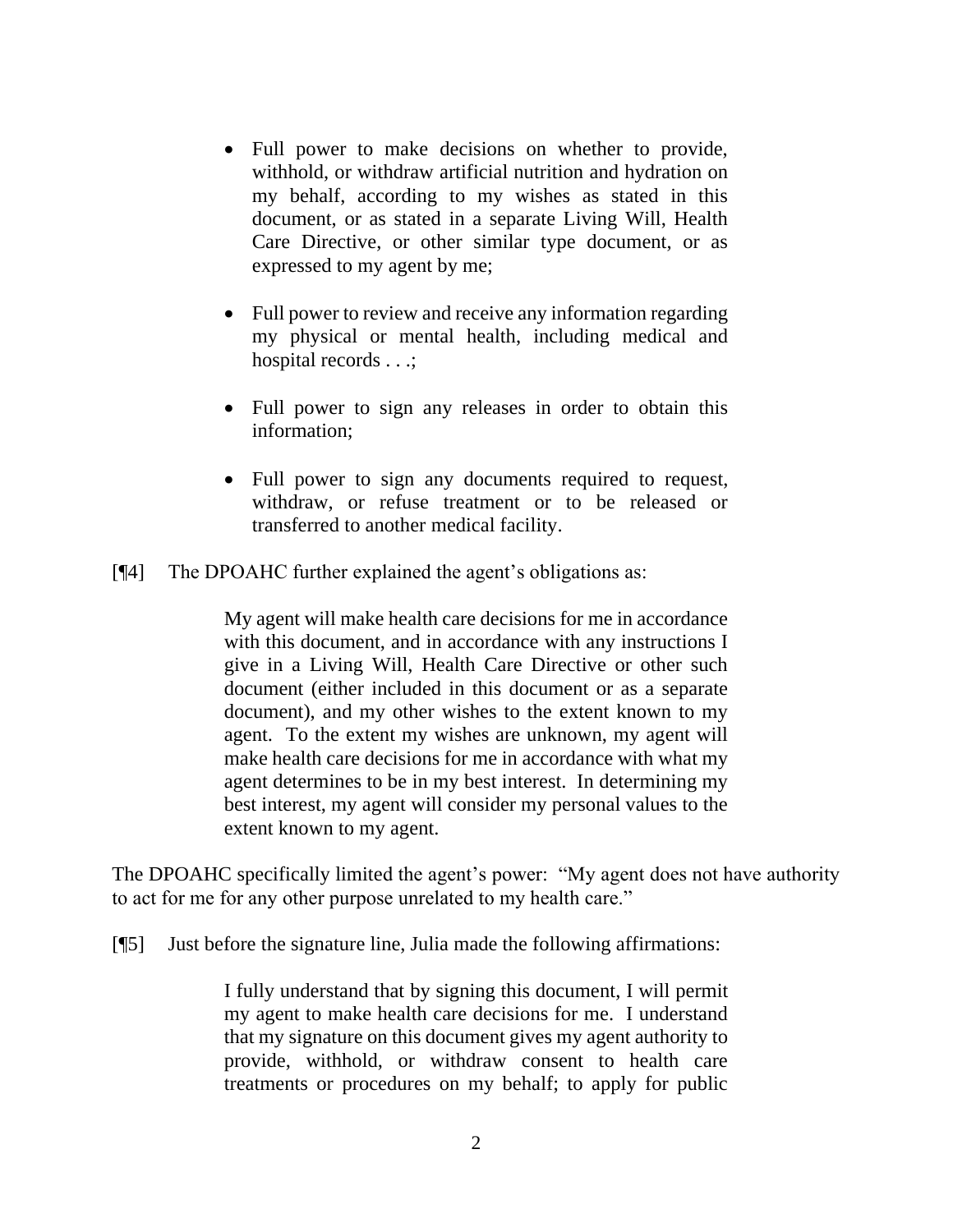benefits to defray the cost of my health care; and to authorize my admission to or transfer from a health care facility. . . .

[¶6] Julia was admitted twice to LCCC, Life Care's skilled nursing facility in Casper, Wyoming. This case focuses on Life Care's actions during Julia's second stay at LCCC, which began on June 16, 2015. Life Care concedes Julia was legally incapacitated at the time of admission. Because of Julia's incapacity, Rick acted as her agent under the DPOAHC for her admission into LCCC; Rick provided the DPOAHC to LCCC.

[¶7] Signing as Julia's "Legal Representative," Rick executed an Arbitration Agreement each time Julia was admitted to LCCC. However, Rick did not sign the second Arbitration Agreement until two days after Julia's admission. The first page of the Arbitration Agreement began with an explanation of the arbitration process and the benefits of resolving disputes by arbitration rather than civil litigation. It then stated: "The following arbitration agreement is optional. By signing it, you will give up your constitutional right to a jury or court trial and you agree that any dispute between you and the facility will be subject to arbitration."

[¶8] The "Agreement" section, which was also on the first page, stated:

The following is an agreement (the "Arbitration Agreement") to arbitrate any dispute that might arise between Julia Miller [handwritten] (the "Resident") and Life Care Center of Casper [handwritten] (the "Facility"). ... In consideration of the benefits of the use of arbitration in the efficient resolution of conflicts and other good and valuable consideration, the receipt and sufficiency of which is hereby acknowledged by all parties hereto, intending to be legally bound, the parties hereby agree as follows:

The parties agree that they shall submit to binding arbitration all disputes against each other and their agents, affiliates, governing bodies and employees arising out of or in any way related or connected to the Resident's stay and care provided at the Facility, including but not limited to any disputes concerning alleged personal injury to the Resident caused by improper or inadequate care, including allegations of medical malpractice; any disputes concerning whether any statutory provisions relating to the Resident's rights under Wyoming law were violated; and any other dispute under Wyoming or federal law based on contract, tort, or statute. ...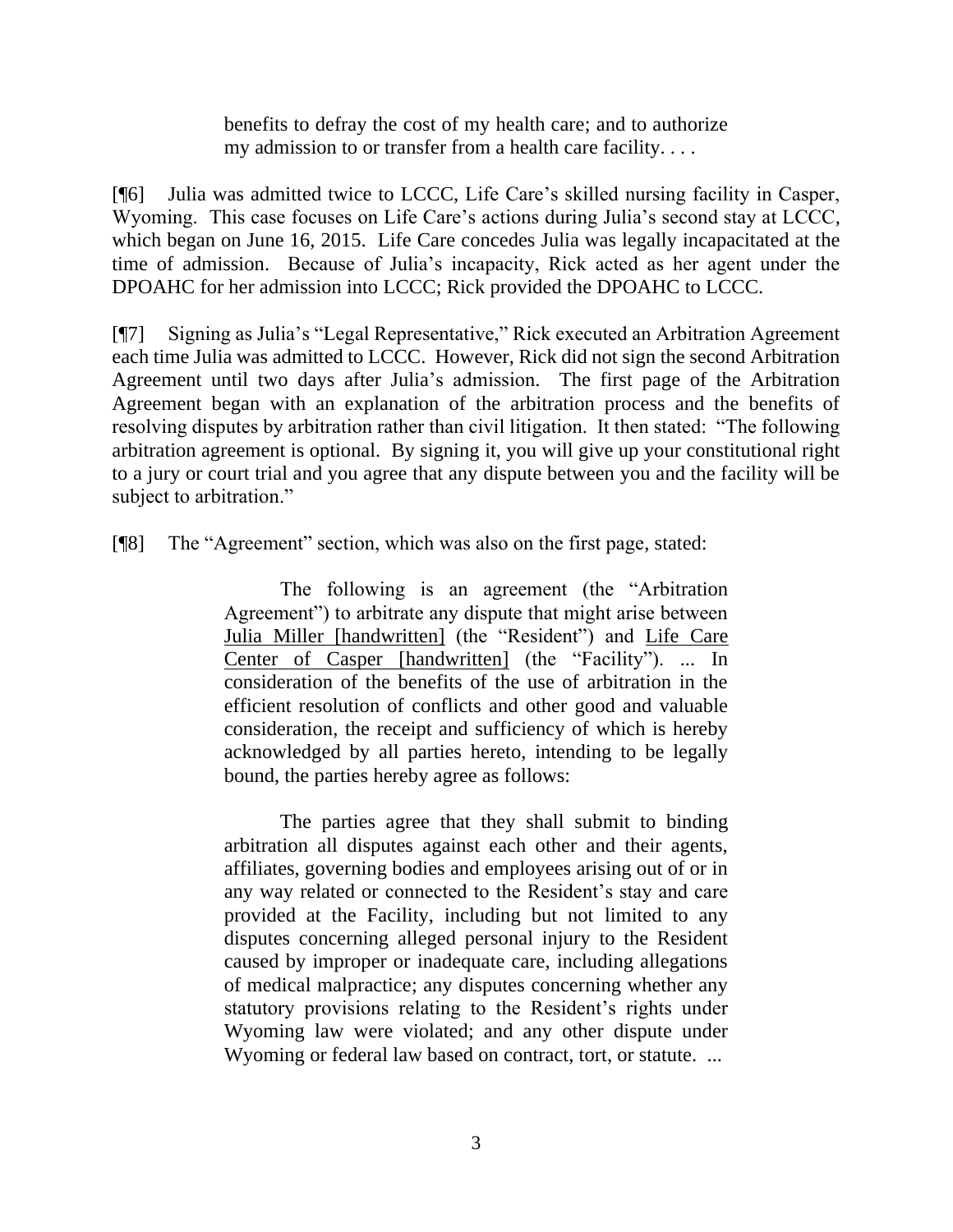[ $[$ [9] The third page of the Arbitration Agreement<sup>1</sup> included the acknowledgement and signature lines:

> THE UNDERSIGNED ACKNOWLEDGE THAT EACH OF THEM HAS READ THIS ARBITRATION AGREEMENT AND UNDERSTANDS THAT BY SIGNING THIS ARBITRATION AGREEMENT EACH HAS WAIVED HIS/HER RIGHT TO A TRIAL, BEFORE A JUDGE OR JURY, AND THAT EACH OF THEM VOLUNTARILY CONSENTS TO ALL OF THE TERMS OF THE ARBITRATION AGREEMENT.

Immediately following the capitalized statement, there were signature lines for the "Resident," the "Legal Representative," and the "Facility Representative." The Facility Representative and Rick, as Julia's Legal Representative, signed the Arbitration Agreement; Julia did not sign it.

[¶10] Julia died on August 14, 2017, allegedly from injuries sustained during a series of mishaps at LCCC. Rick was appointed the wrongful death representative of her estate and filed a claim with the State of Wyoming Medical Review Panel. *See* Wyo. Stat. Ann. §§ 9-2-1513 through 1523 (LexisNexis 2019) (Wyoming Medical Review Panel Act of 2005). The panel dismissed the claim, allowing Rick to pursue legal action.

[¶11] Rick filed a complaint in the district court on October 31, 2019, stating claims of negligence and premises liability against Life Care. Less than a month later, Life Care filed a motion to compel arbitration. Rick opposed the motion, and the district court held a hearing on the matter. The court granted Life Care's motion to compel arbitration and stayed the district court proceedings. We granted Rick's petition for writ of review.

## **STANDARD OF REVIEW**

[¶12] The parties disagreed about whether their dispute had to be arbitrated. Wyo. Stat. Ann. § 1-36-104 (LexisNexis 2019) states:

> (a) On application of a party showing an arbitration agreement and the opposing party's refusal to arbitrate, the court shall order the parties to proceed with arbitration. If the opposing party denies the existence of the agreement to

 $1$  There are numerous copies of the Arbitration Agreement in the record. However, they are all missing the second page. Neither party indicates the missing page has any bearing on this controversy.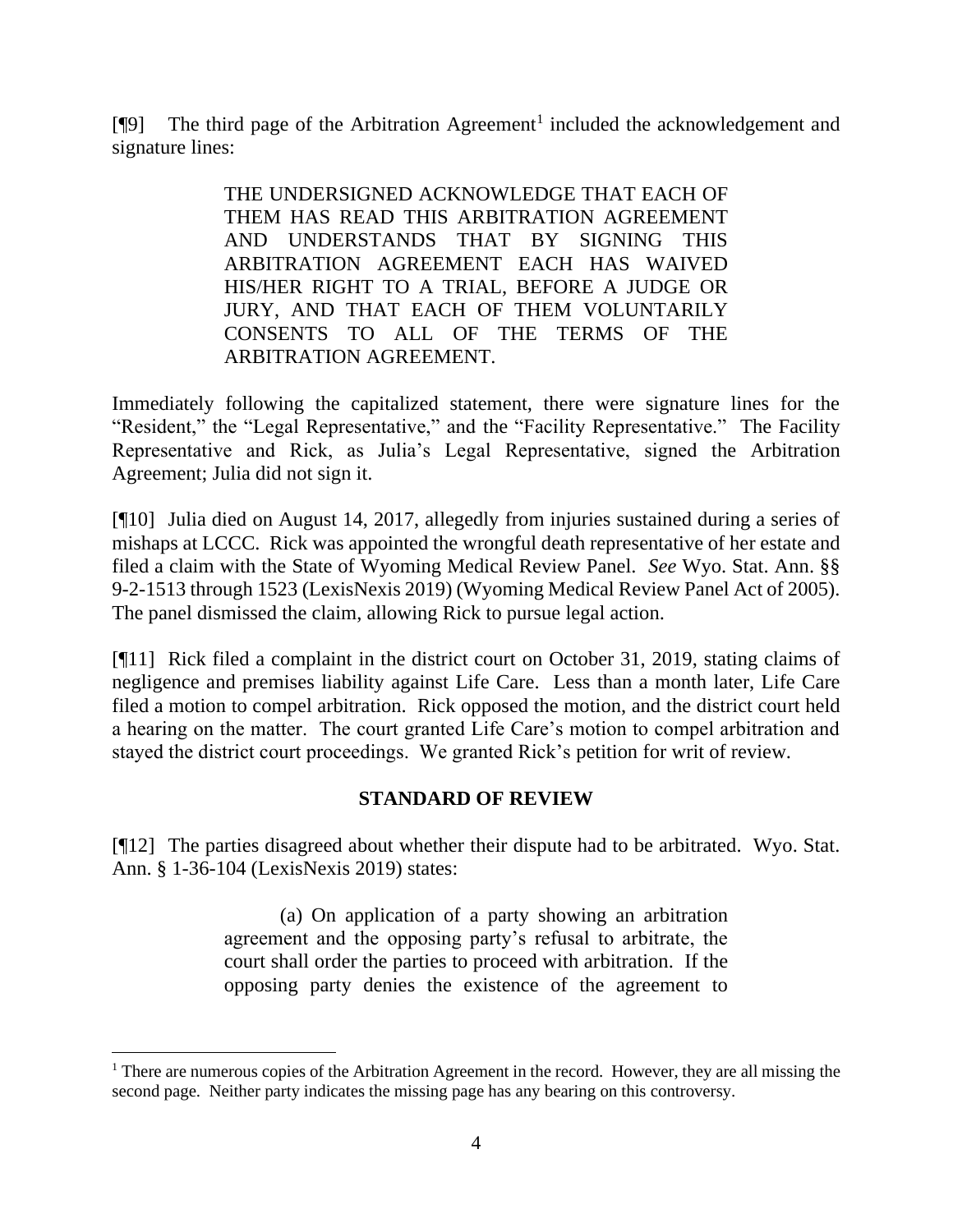arbitrate, the court shall proceed summarily to determine the issue raised and shall order or deny arbitration accordingly.

*See also,* 9 U.S.C. § 4 (similar provision of the Federal Arbitration Act); *Am. Nat'l Bank of Denver v. Cheyenne Housing Auth.,* 562 P.2d 1017, 1020 (Wyo. 1977) ("The role of the [c]ourt in such an instance, where one party seeks to enforce an arbitration agreement and the other party contends that the agreement does not apply to the dispute, is to proceed summarily to the determination of the issue so raised.") (citation and quotation marks omitted).

[¶13] In *Hancock v. Am. Tel. & Tel. Co., Inc.,* 701 F.3d 1248, 1261 (10th Cir. 2012), the Tenth Circuit described a framework similar to summary judgment practice for reviewing a request to arbitrate. When the parties dispute the existence of an enforceable agreement to arbitrate, a court may grant a motion to compel arbitration if "'there are no genuine issues of material fact regarding the parties' agreement.'" *Id.* (quoting *Avedon Eng'g, Inc. v. Seatex,* 126 F.3d 1279, 1283 ( $10<sup>th</sup>$  Cir. 1997)). The moving party has the burden of establishing the existence of an arbitration agreement that applies to the dispute. *Id.* Courts "'should give to the opposing party the benefit of all reasonable doubts and inferences that may arise.'" *Id.* (quoting *Par–Knit Mills, Inc. v. Stockbridge Fabrics Co., Ltd.,* 636 F.2d 51, 54 (3d Cir. 1980)). "We review a district court's grant of a motion to compel arbitration de novo." *Id.* (citing *Avedon Eng'g, Inc.,* 126 F.3d at 1283).

### **DISCUSSION**

[¶14] Under the Federal Arbitration Act, 9 U.S.C. §§ 1 through 16, and the Wyoming Uniform Arbitration Act, Wyo. Stat. Ann. §§ 1-36-101 through 119 (LexisNexis 2019), the rights and obligations to arbitrate are created by contract. *Kindred Healthcare Operating, Inc. v. Boyd,* 2017 WY 122*,* ¶¶ 12-13, 403 P.3d 1014, 1018-19 (Wyo. 2017). Arbitration agreements are "valid, enforceable and irrevocable, save upon such grounds as exist at law or in equity for the revocation of the contract." Section 1-36-103. *See also,* 9 U.S.C. § 2. Courts apply state law principles governing contract formation in deciding whether an arbitration agreement is enforceable. *Boyd*, ¶ 12, 403 P.3d at 1018; *Fox v. Tanner*, 2004 WY 157, ¶ 18, 101 P.3d 939, 944 (Wyo. 2004) (citing *First Options of Chicago, Inc. v. Kaplan*, 514 U.S. 938, 944, 115 S.Ct. 1920, 1924, 131 L.Ed.2d 985 (1995)).

[¶15] Life Care claims that, due to the federal policy favoring arbitration, we must resolve any doubts in favor of arbitration. *See Volt Info. Scis., Inc. v. Bd. of Trs.,* 489 U.S. 468, 475-76, 109 S.Ct. 1248, 1253-54, 103 L.Ed.2d 488 (1989); *Moses H. Cone Mem'l Hosp. v. Mercury Constr. Corp.,* 460 U.S. 1, 24-26, 103 S.Ct. 927, 941-43, 74 L.Ed.2d 765 (1983). This policy applies to determining the scope, not the existence, of a valid arbitration agreement. *Granite Rock Co. v. Int'l Bd. of Teamsters,* 561 U.S. 287, 302, 130 S.Ct. 2847, 2859, 177 L.Ed.2d 567 (2010) ("[W]e have never held that [the presumption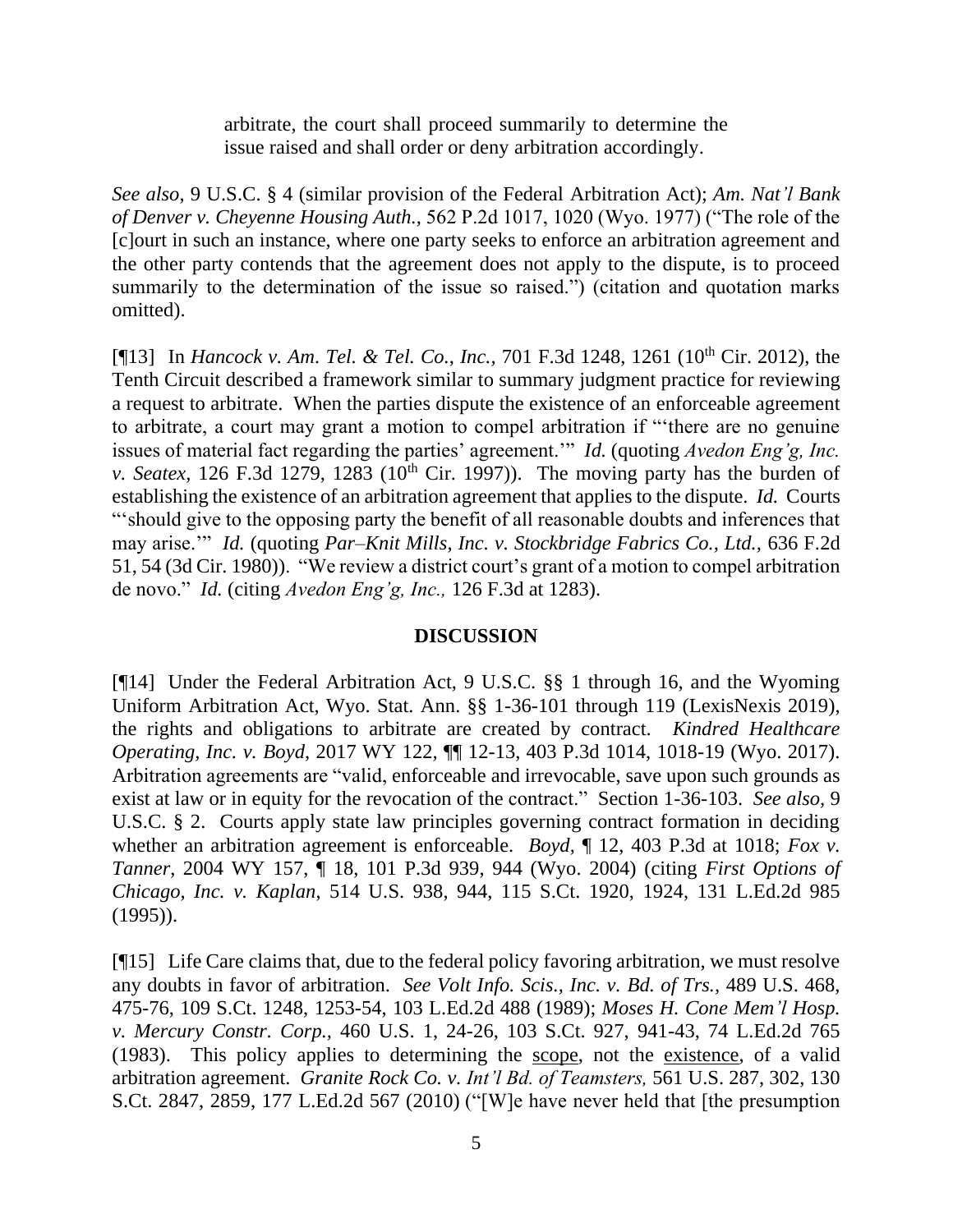of arbitrability] overrides the principle that a court may submit to arbitration only those disputes … that the parties have agreed to submit." (citations and quotation marks omitted)); *Howard v. Ferrellgas Partners, L.P.*, 748 F.3d 975, 977 (10th Cir. 2014) ("[B]efore the [Federal Arbitration] Act's heavy hand in favor of arbitration swings into play, the parties themselves must *agree* to have their disputes arbitrated." (emphasis in original)); *Landry v. Transworld Sys. Inc.*, 149 N.E.3d 781, 785 (Mass. 2020) ("[I]t remains a fundamental principle that arbitration is a matter of contract, not something to be foisted upon the parties at all costs." (citations and quotation marks omitted)).

[¶16] The district court concluded the Arbitration Agreement was enforceable because Rick had both express actual authority under the DPOAHC and apparent authority to execute the Arbitration Agreement on behalf of Julia. *See Boyd,* ¶ 16, 403 P.3d at 1019 (an agent is "someone with actual or apparent authority to bind a principal to particular obligations") (citing *Ohio Cas. Ins. Co. v. W.N. McMurry Constr. Co.,* 2010 WY 57, ¶ 39, 230 P.3d 312, 326-27 (Wyo. 2010)). Life Care maintains the district court's rulings regarding Rick's authority were correct and also argues he had the authority to sign the Agreement as Julia's "surrogate" under the Wyoming Health Care Decisions Act. Rick claims the district court erred by ruling Julia's estate was bound by the Arbitration Agreement because he did not have actual or apparent authority to sign it and the surrogacy provisions of the Wyoming Health Care Decisions Act do not apply to these circumstances.

# **1.** *Express Actual Authority*

[¶17] The district court determined Rick had express actual authority under the DPOAHC to sign the Arbitration Agreement. "An agent has express actual authority to bind the principal when the principal, orally or in writing, specifically grants the agent the power to bind the principal."<sup>2</sup> *Boyd,* ¶ 16, 403 P.3d at 1019.

[¶18] "[A]s with other contracts, construction of a written contract creating an agency and the agent's authority thereunder are questions of law for the courts unless the instrument is ambiguous and depends on conflicting extrinsic evidence." *Boyd,* ¶ 13, 403 P.3d at 1019 (citations omitted). Our review of questions of law is de novo. *Id.*, ¶ 12, 403 P.3d at 1019. *See also, Ecocards v. Tekstir, Inc.,* 2020 WY 38, ¶ 18, 459 P.3d 1111, 1118 (Wyo. 2020)

<sup>&</sup>lt;sup>2</sup> Life Care suggested at oral argument before this Court that Rick had implied actual authority to sign the Arbitration Agreement. "Implied actual authority is established by the course of dealings between the [principal and agent] and the circumstances surrounding the case." *Ohio Cas. Ins.,* ¶ 39, 230 P.3d at 326. *See also, Barron v. Evangelical Luther Good Samaritan Soc.,* 150 N.M. 669, 265 P.3d 720, 725 (N.M. Ct. App. 2011) (actual authority may be implied from words or conduct of the principal to the agent or from the circumstances of the relationship (quotation marks and citation omitted)). The district court did not address the theory of implied actual authority in its decision, and Life Care focuses on express actual authority and apparent authority in its appellate brief. Furthermore, there is no evidence of a course of dealing between Julia and Rick outside of the DPOAHC that could be a basis for implied actual authority. Consequently, we will not address implied actual authority.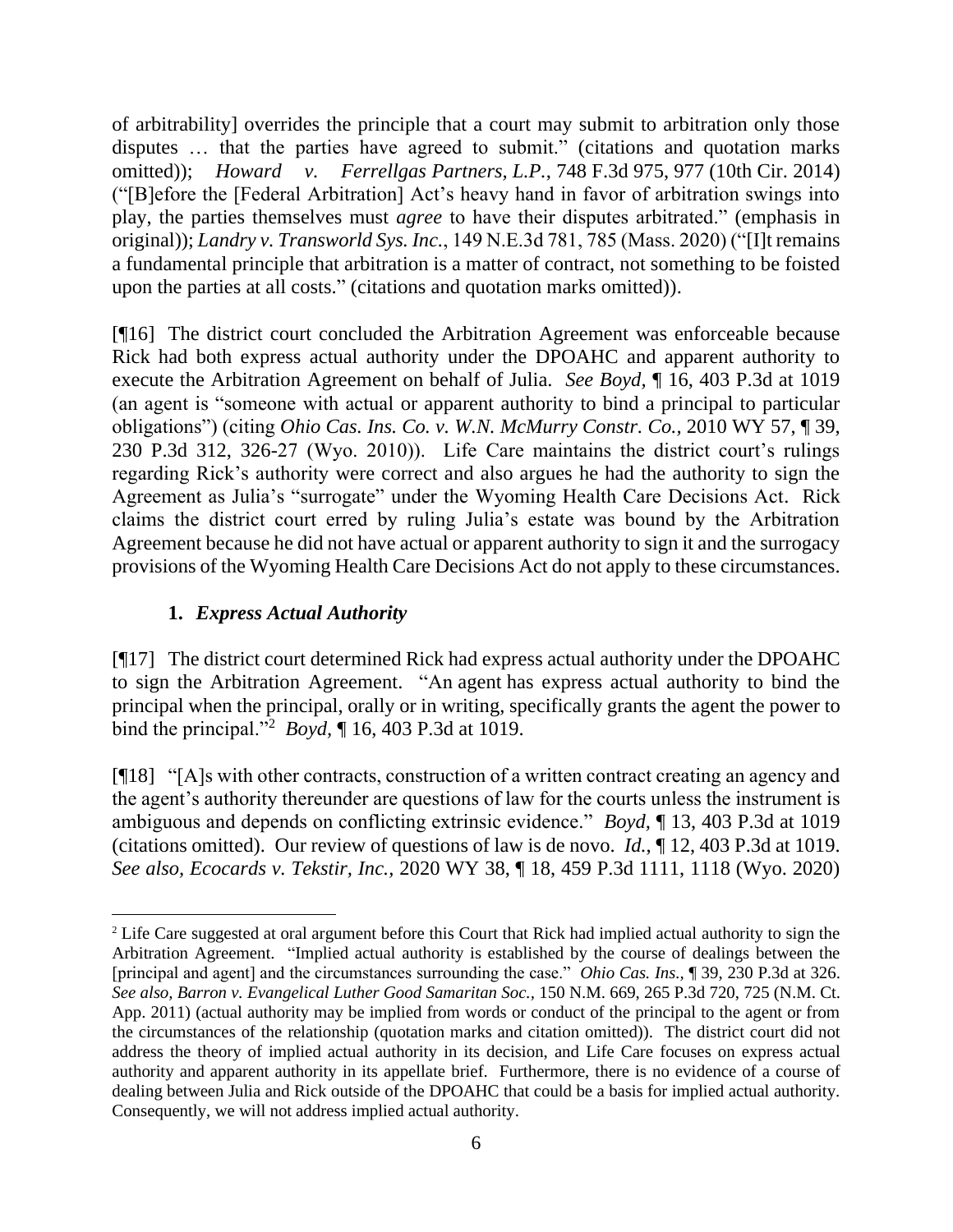(citing *Finley Res., Inc. v. EP Energy E&P Co., L.P.,* 2019 WY 65, ¶ 7, 443 P.3d 838, 842 (Wyo. 2019)).

[¶19] We begin our analysis of the DPOAHC by considering its plain language. *Thornock v. Pacificorp,* 2016 WY 93, ¶ 13, 379 P.3d 175, 180 (Wyo. 2016) (citing *Claman v. Popp*, 2012 WY 92, ¶ 26, 279 P.3d 1003, 1013 (Wyo. 2012)).

> [T]he words used in the contract are afforded the plain meaning that a reasonable person would give to them. *Doctors' Co. v. Insurance Corp. of America*, 864 P.2d 1018, 1023 (Wyo.1993). When the provisions in the contract are clear and unambiguous, the court looks only to the "four corners" of the document in arriving at the intent of the parties. *Union Pacific Resources Co.* [*v. Texaco*], 882 P.2d [212,] 220 [(Wyo.1994)]. In the absence of any ambiguity, the contract will be enforced according to its terms because no construction is appropriate. *Sinclair Oil Corp. v. Republic Ins. Co.*, 929 P.2d 535, 539 (Wyo.1996).

*Claman*, ¶ 26, 279 P.3d at 1013 (quoting *Hunter v. Reece*, 2011 WY 97, ¶ 17, 253 P.3d 497, 501-02 (Wyo. 2011)). *See also, Boyd,* ¶¶ 12-13, 403 P.3d at 1018-19 (applying general rules of contract construction to a contract creating an agency). However, "it is the policy of Wyoming courts 'to construe powers of attorney strictly, and to hold the principal not bound unless the authority is exercised within the undoubted limits prescribed by the principal.'" *Stone v. First Wyo. Bank N.A., Lusk,* 625 F.2d 332, 344, n. 20 (10th Cir. 1980) (quoting *Luikart v. Boland*, 45 Wyo. 461, 21 P.2d 542, 543 (1933) (emphasis omitted)). *See also, Boyd,* ¶¶ 18-19, 403 P.3d at 1020 (applying the strict construction rule enunciated in *Stone* and *Luikart*).

[¶20] Julia stated in the DPOAHC: "My agent is authorized to act for me in all matters relating to my health care." A non-exclusive list of specific powers granted to Rick directly followed that statement. The list included the power to consent, refuse consent, or withdraw consent to all medical, surgical, hospital and related health care treatments and procedures for Julia; the power to make decisions on whether to provide artificial nutrition and hydration to Julia; the power to review and receive information regarding Julia's physical or mental health; and the power to sign any documents to effectuate those powers. The DPOAHC also allowed Rick to apply for public benefits to defray the costs of Julia's health care and to authorize her admission to or transfer from a health care facility. Julia specifically limited Rick's decision-making authority when she stated in the DPOAHC that he did not have authority to act for her "for any other purpose unrelated to [her] health care."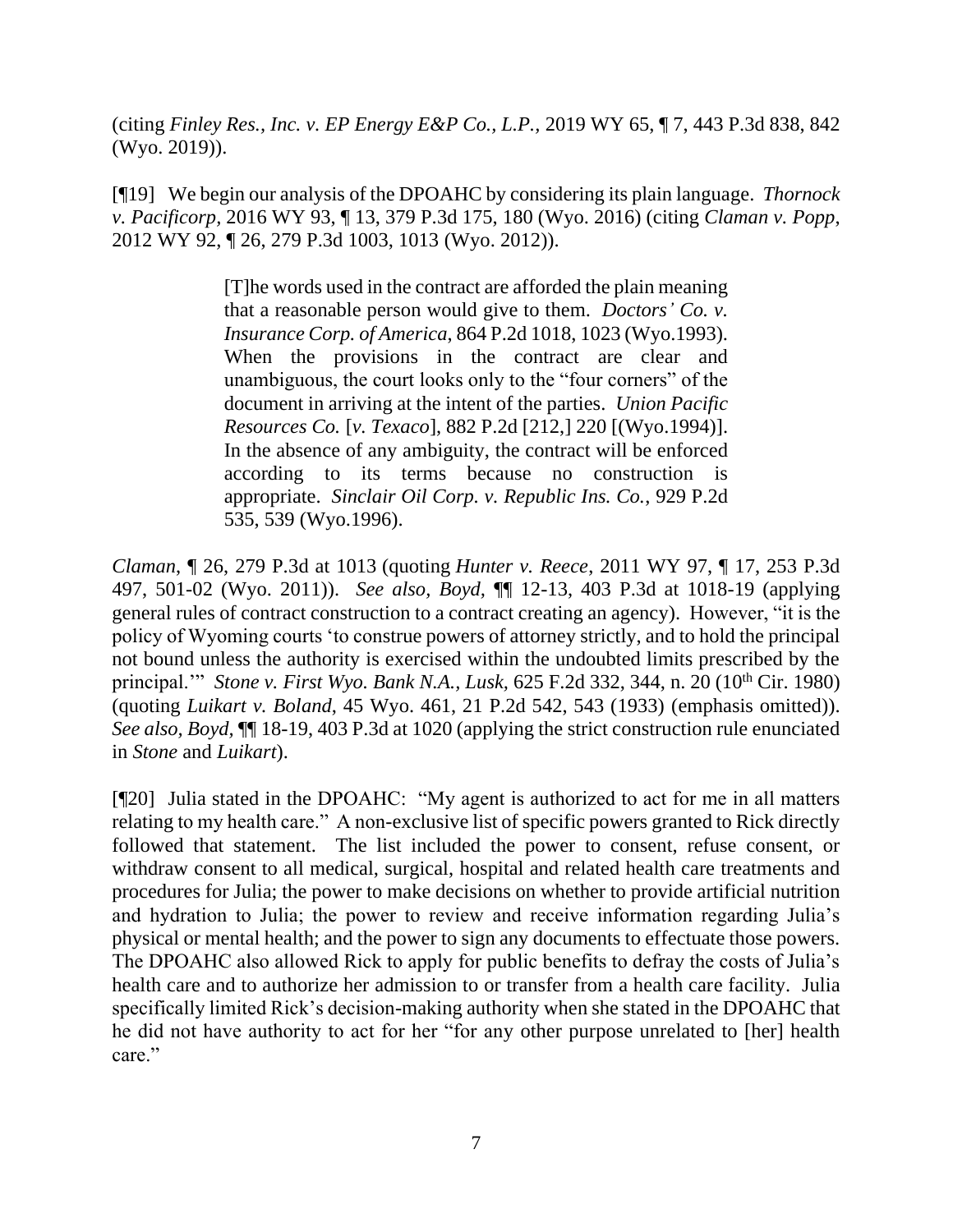[¶21] The plain language of the DPOAHC does not address arbitration agreements or the resolution of legal claims. Instead, Rick's powers all pertain to decisions regarding securing or declining care for Julia's physical and mental health. Nevertheless, Life Care argues Rick had discretion to enter into the Arbitration Agreement because the DPOAHC gave Rick the following authority: "To the extent my wishes are unknown, my agent will make health care decisions for me in accordance with what my agent determines to be in my best interest. In determining my best interest, my agent will consider my personal values to the extent known to my agent." The plain language of this section of the DPOAHC did not give Rick express authority to enter into the Arbitration Agreement. The agent's discretionary authority applied only to health care decisions for which Julia's wishes were unknown. As we will explain, *infra*, the decision to enter into an arbitration agreement is not a "health care decision."

[¶22] The district court opined Rick had the power to execute the Arbitration Agreement because he also executed documents to pay for Julia's care at LCCC. This holding assumes Rick had the power to execute the financial documents and the authority to execute the Arbitration Agreement flowed therefrom. We have not been called upon to decide whether Rick had the authority to execute the financial documents. We do note, however, the language of the DPOAHC provides some support for this argument because it gave Rick authority to apply for public assistance to defray the costs of Julia's nursing home care. In comparison, as we stated above, the DPOAHC does not mention arbitration or give Rick authority to resolve Julia's legal claims. We interpret powers of attorney strictly; therefore, we cannot infer Rick had explicit power to sign the Arbitration Agreement merely because he executed documents to pay for Julia's care.

[¶23] The limited focus of the DPOAHC stands in marked contrast to the broad power of attorney at issue in *Boyd,* ¶¶ 17-18, 403 P.3d at 1019-20. There, the principal, Althea Boyd, gave the agent, Leanna Putnam, a "Durable General and Medical Power of Attorney." *Id.*  We held the power of attorney authorized Ms. Putnam to execute an arbitration agreement. *Id.,* ¶ 19, 403 P.3d at 1020.

> [The "Durable General and Medical Power of Attorney"] gave Ms. Putnam actual authority "to exercise or perform any act, power, ... relating to any person, matter, transaction or property," including "by way of example but without limitation" the power to contract, as fully as Aletha might do if personally present. Rather than limiting Ms. Putnam's authority, the power of attorney gave her the authority "without limitation" to perform specifically enumerated powers, including the power and authority to sign contracts and agreements "of whatever kind" as necessary "or proper" in exercising the powers granted in the general power of attorney. [T]he power of attorney did not limit Ms. Putman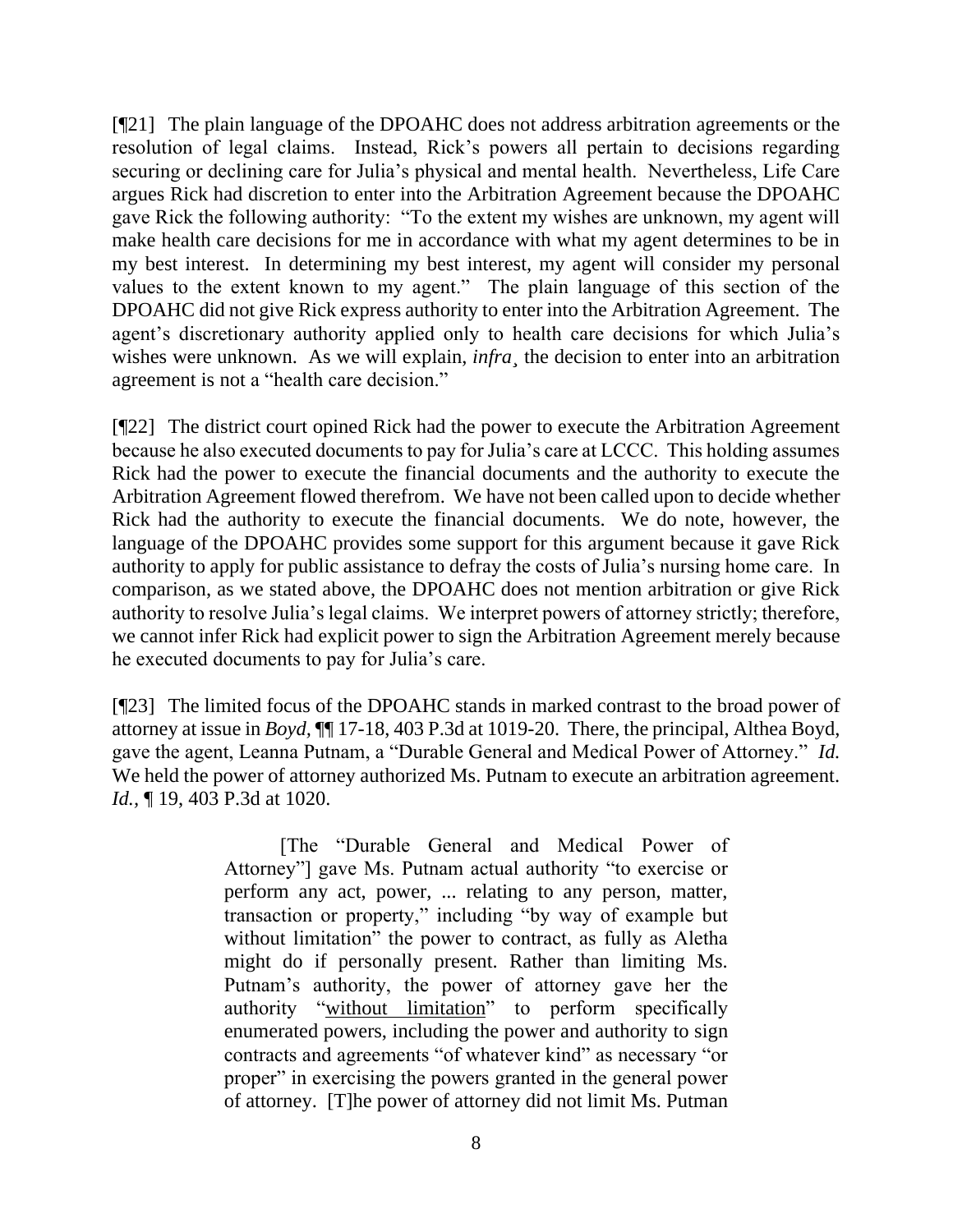to signing necessary contracts, but instead gave her broad power to sign agreements as "necessary or proper" in exercising the authority granted to her. Given the broad language of the power of attorney, we hold that it included the authority to sign the [arbitration] agreement.

*Id.* (emphasis in original).

[¶24] Life Care claims Rick had authority to agree to arbitration because the DPOAHC authorized him to make "health care decisions" for Julia. Although the DPOAHC included a non-exclusive list of the agent's powers within the general categories of "health care" and "health care decisions," it did not specifically define those terms. In Wyoming, the ability to create a durable power of attorney which gives an agent authority to make health care decisions if the principal lacks capacity is established by the Wyoming Health Care Decisions Act, §§ 35-22-401, 403(b) and (d). The Wyoming Health Care Decisions Act provides definitions for "health care" and "health care decisions" that we must apply to Julia's DPOAHC.

[¶25] Under the Wyoming Health Care Decisions Act, "health care" is defined as "any care, treatment, service or procedure to maintain, diagnose or otherwise affect an individual's physical or mental condition." Section 35-22-402(a)(viii). "'Health care decision' means a decision made by an individual or the individual's agent . . . regarding the individual's health care, including: (A) Selection and discharge of health care providers or institutions; (B) Approval or disapproval of diagnostic tests, surgical procedures, programs of medication and orders not to resuscitate; and (C) Directions to provide, withhold or withdraw artificial nutrition and hydration and all other forms of health care." Section 35-22-402(a)(ix). *Compare Boyd,* ¶¶ 17-19, 403 P.3d at 1019-20 (analyzing agent's powers under a "Durable General and Medical Power of Attorney").

[¶26] Interpretation of statutes is a matter of law for the court. *Wyodak Res. Dev. Corp. v. Wyo. Dep't of Revenue*, 2017 WY 6, ¶ 15, 387 P.3d 725, 730 (Wyo. 2017); *DB v. State (In re CRA),* 2016 WY 24, ¶ 15, 368 P.3d 294, 298 (Wyo. 2016).In interpreting a statute, we search for the legislature's intent as reflected in the statutory language. *Vance v. City of Laramie,* 2016 WY 106, ¶ 12, 382 P.3d 1104, 1106 (Wyo. 2016)."If the [statutory language] is sufficiently clear and unambiguous, the Court simply applies the words according to their ordinary and obvious meaning." *In re CRA,* ¶ 16, 368 P.3d at 298. We give effect to each word, clause and sentence chosen by the legislature, and construe them *in pari materia*. *Pedro/Aspen, Ltd. v. Bd. of Cnty. Comm'rs,* 2004 WY 84, ¶ 27, 94 P.3d 412, 420 (Wyo. 2004). A statute is not interpreted in a way that renders a portion of it meaningless or adds language to it. *Id. See also, MF v. State,* 2013 WY 104, ¶ 11, 308 P.3d 854, 858 (Wyo. 2013). "In ascertaining the meaning of a given law, we consider and construe in harmony all statutes relating to the same subject or having the same general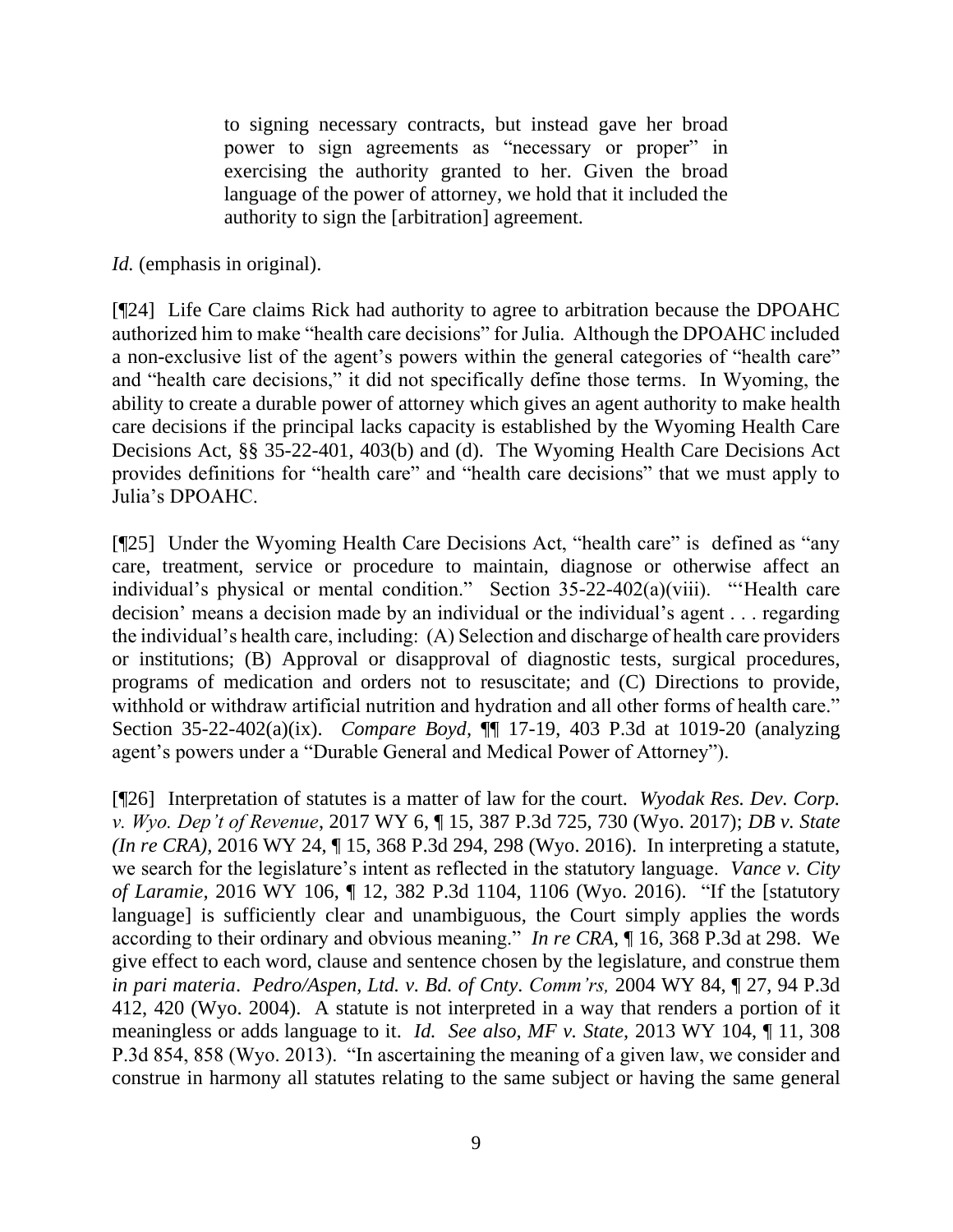purpose." *Vance,* ¶ 12, 382 P.3d at 1106-07 (citing *Thunderbasin Land, Livestock & Inv. Co. v. Laramie Cnty.,* 5 P.3d 774, 779 (Wyo. 2000)).

[¶27] The statutory language in this case is clear. To be a "health care decision," the determination must pertain to the principal's physical or mental condition. In contrast, arbitration is a means of resolving a legal dispute outside of the typical civil litigation process – a definition unrelated to physical or mental condition. *See* Black's Law Dictionary, 125 (10<sup>th</sup> ed. 2014); *Scherer v. Schuler Custom Homes Constr., Inc.,* 2004 WY 109, ¶ 16, 98 P.3d 159, 163 (Wyo. 2004) (Arbitration is a form of alternative dispute resolution which "allows parties to resolve their differences in a less expensive and more timely manner than traditional litigation does."). Rick's decision to enter into the Arbitration Agreement did not relate to Julia's physical or mental condition.

[¶28] Life Care asserts Rick had the authority to execute the Arbitration Agreement as part of the process of admitting Julia to LCCC. The DPOAHC, as interpreted consistent with the Wyoming Health Care Decisions Act, clearly gave Rick authority to admit Julia to LCCC as part of his responsibilities to arrange for her health care and to select health care facilities and providers for her. However, the Arbitration Agreement was not required for admission to the facility; it plainly stated it was "voluntary" and "optional."<sup>3</sup> The lack of relationship between Julia's admission to LCCC and the Arbitration Agreement is further evidenced by the fact she was admitted to LCCC on June 16, 2015, but Rick did not sign the Arbitration Agreement until June 18, 2015.

[¶29] Life Care claims several cases from other jurisdictions support its assertion that the decision to agree to arbitrate disputes with a health care facility is a health care decision. In *Owens v. Nat'l Health Corp.,* 263 S.W.3d 876, 883-84 (Tenn. 2007), the Tennessee Supreme Court ruled the decision to enter into an arbitration agreement was part of the attorney-in-fact's duties under a health care power of attorney and Tennessee statutes. *Owens* does not apply to the present case. The power of attorney in *Owens* granted the attorney–in–fact the power and authority to execute any waiver, release or other document necessary to implement the health care decisions. *Id.* at 883. The arbitration agreement was necessary to implement the health care decision to admit the principal to a nursing home because it was integrated into the admission agreement. *Id.* at 884. *See also, Mississippi Care Ctr. of Greenville, LLC v. Hinyub,* 975 So.2d 211, 218 (Miss. 2008) (indicating execution of an arbitration agreement is considered a health care decision and, therefore, within the authority of a health care agent when the arbitration provision is required for admission to a long-term care facility).

<sup>&</sup>lt;sup>3</sup> Rick maintains that, under federal law, admission to a long-term care facility cannot be conditioned upon execution of a binding arbitration agreement. *See* 42 C.F.R. § 483.70(n). There is no argument that Life Care required Rick to sign the arbitration agreement on behalf of Julia before she could be admitted to LCCC.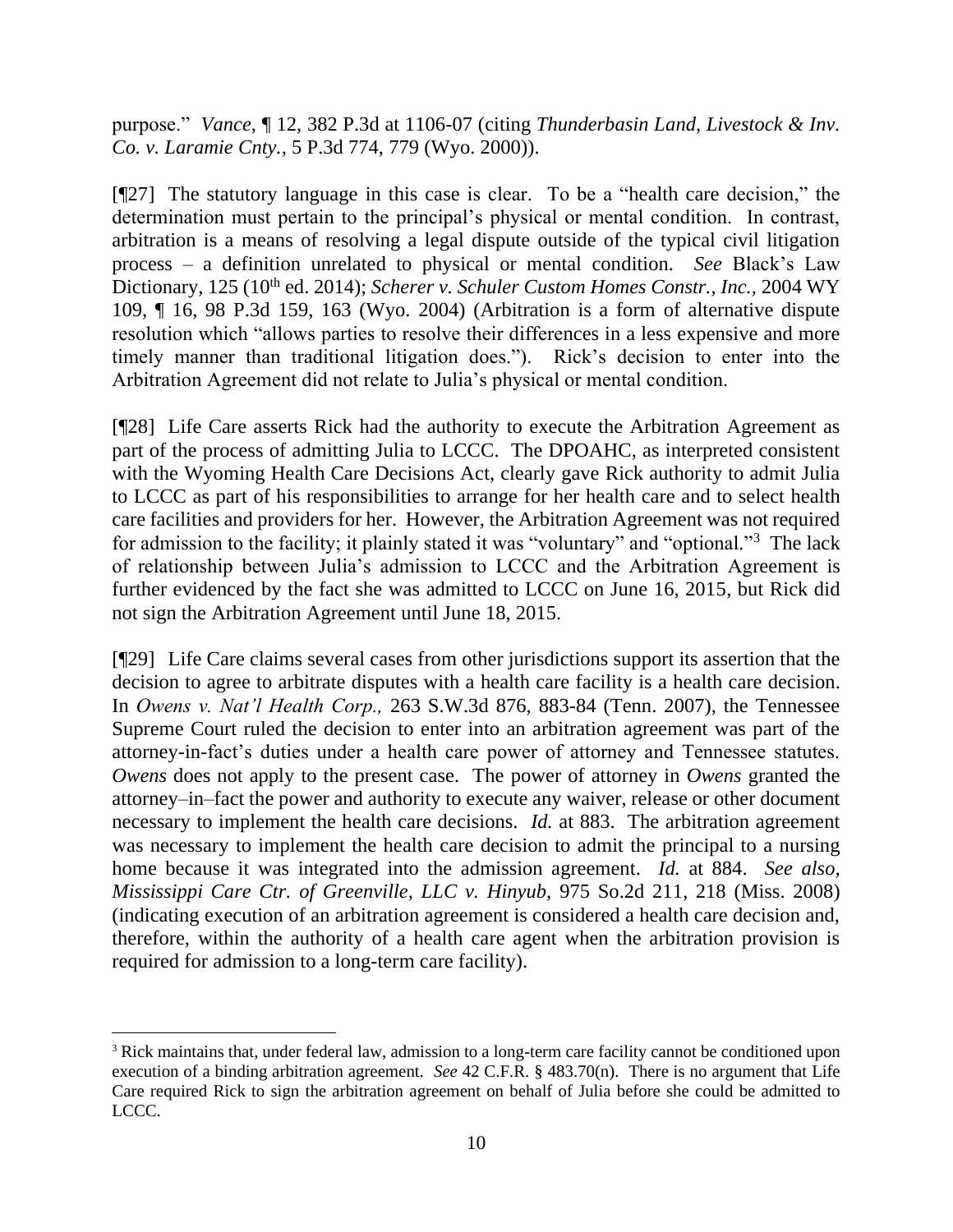[¶30] In *Hogan v. Country Villa Health Servs.,* 55 Cal. Rptr. 3d 450 (Cal. Ct. App. 2007), and *Garrison v. Superior Court,* 33 Cal. Rptr. 3d 350 (Cal. Ct. App. 2005), the principals executed health care powers of attorney authorizing their agents to make health care decisions on their behalf. *Hogan,* 55 Cal. Rptr. 3d at 452; *Garrison,* 33 Cal. Rptr. 3d at 353. The two California appellate courts determined the agents' decisions to enter into arbitration agreements at the time of the principals' admission into nursing homes were health care decisions. *Hogan,* 55 Cal. Rptr. 3d at 455; *Garrison,* 33 Cal. Rptr. 3d at 360. The precedential value of *Hogan* and *Garrison* is questionable because a later California court of appeals decision disagreed with *Garrison's* broad interpretation of the term "health care decision." *Young v. Horizon West, Inc.,* 163 Cal. Rptr. 3d 704, 711 (Cal. Ct. App. 2013). Furthermore, unlike in this case, the arbitration agreements at issue in *Hogan* and *Garrison* were executed at the time of the principals' admission to the nursing homes. *Hogan,* 55 Cal. Rptr. 3d at 451-52; *Garrison,* 33 Cal. Rptr. 3d at 356-57.

[¶31] Finally, Life Care directs us to *Barron v. Evangelical Lutheran Good Samaritan Soc.,* 265 P.3d 720, 727-29 (N.M. Ct. App. 2011), as authority that entering into an arbitration agreement is a health care decision. *Barron* is inapposite because it did not address an agent's express actual authority granted in a power of attorney. Instead, it considered whether the agent had express or implied actual authority or apparent authority to sign an admission agreement which contained an arbitration clause because the principal told the nursing home staff the agent would be completing her "admission paperwork." *Id.*  at 722, 726-29.

[¶32] Most jurisdictions have ruled execution of an arbitration agreement is not a health care decision. *See Johnson v. Kindred Healthcare, Inc.,* 2 N.E.3d 849, 857-59 (Mass. 2014) (collecting cases). In *Estate of Irons ex rel. Springer v. Arcadia Healthcare, L.C.,*  66 So.3d 396, 399-400 (Fla. Ct. App. 2011), the Florida Court of Appeals held the authority granted to the agent by the principal in a health care power of attorney extended only to decisions regarding the provision of health care, not to arbitration decisions. In *Life Care Centers of Am. v. Smith,* 681 S.E.2d 182, 185 (Ga. Ct. App. 2009), the Georgia Court of Appeals stated, "the plain language of the health care power of attorney did not give [the agent] the power to sign away [the principal's] right to a jury trial." *See also, Primmer v. Healthcare Indus. Corp.,* 43 N.E.3d 788, 793-95 (Ohio Ct. App. 2015) (attorney-in-fact under a power of attorney for health care did not have authority to bind the principal to an arbitration agreement because it did not fall within his authority to make health care decisions); *Tex. Cityview Care Ctr., L.P. v. Fryer,* 227 S.W.3d 345, 352 (Tex. Ct. App. 2007) (medical power of attorney did not give agent authority to make legal decisions, including the decision to waive a jury trial by agreeing to arbitrate any claims against the nursing home); *State ex rel. AMFM, LLC v. King,* 740 S.E.2d. 66, 75-76 (W.Va. 2013) (decision to enter into an optional arbitration agreement was not a health care decision under the West Virginia Health Care Decisions Act, W.Va. Code § 16-30-1 *et. seq.*).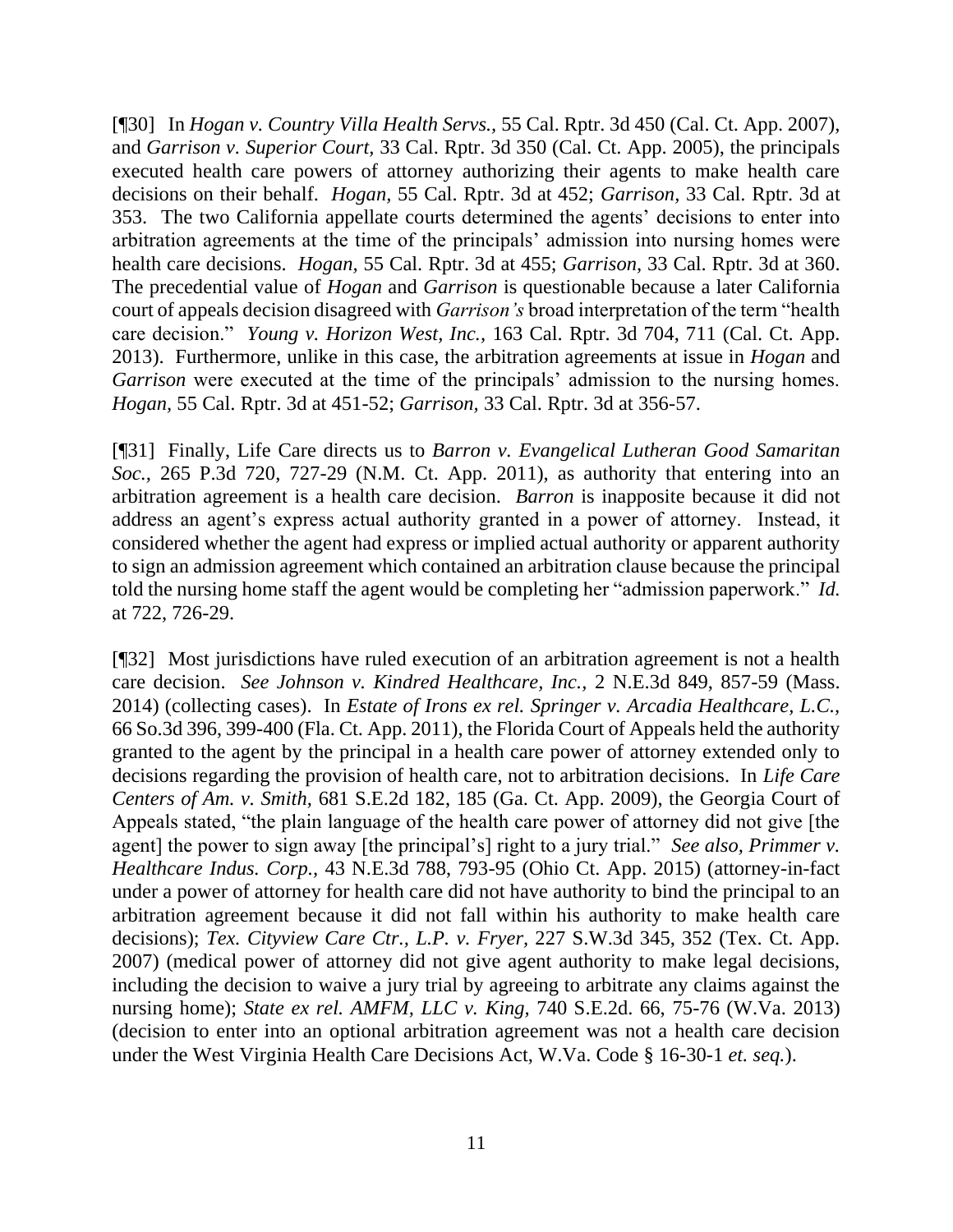[¶33] The majority position is, in our view, more applicable to this case. Other than the fact the Arbitration Agreement was between Life Care (a health care provider) and Julia (a resident/patient), there was nothing that linked the Arbitration Agreement to Julia's health care. It was not required for admission to LCCC; Julia would have been admitted regardless of whether Rick signed the agreement. In fact, Rick did not sign the Arbitration Agreement until two days after Julia's admission. Moreover, it did not otherwise affect Julia's physical or mental health.

[¶34] The district court erred in concluding Rick had express actual authority to execute the Arbitration Agreement on Julia's behalf.

# **2.** *Apparent Authority*

[¶35] The district court also concluded the Arbitration Agreement was binding upon Julia because Rick had apparent authority to sign it. The court stated:

> With regard to the apparent authority of -- I do believe there was express authority. But I also believe that there was apparent authority granted to [Rick] just based on all of the actions in this case, all of the decisions that he made, the conversations that he had with the various providers, that folks were relying on him completely to make all decisions regarding [Julia's] care, and that she be placed in this facility not once but twice.

[¶36] "Apparent authority is created when the principal holds the agent out as possessing the authority to bind the principal or when the principal allows the agent to claim such authority." *Cargill, Inc. v. Mountain Cement Co.,* 891 P.2d 57, 62 (Wyo. 1995) (citing *Ulen v. Knectelle,* 50 Wyo. 94, 103-04, 58 P.2d 446, 449 (1936)). In *Cargill,* 891 P.2d at 62-63, we adopted the test from *Herbert Constr. Co. v. Continental Ins. Co.,* 931 F.2d 989, 993-94 (2d. Cir. 1991), for determining if an agent had apparent authority:

> To recover on [an apparent authority theory] the third party must establish two facts: (1) the principal was responsible for the appearance of authority in the agent to conduct the transaction in question, and (2) the third party reasonably relied on the representations of the agent.

(citations and quotation marks omitted). *See also, Velasquez v. Chamberlain,* 2009 WY 80, ¶ 19, 209 P.3d 888, 893 (Wyo. 2009).

[¶37] In *Cargill,* 891 P.2d at 61, Salt Creek Welding contracted to build a steel silo for Mountain Cement Company. "Salt Creek contacted Charlie Mandry (Mandry), a salesman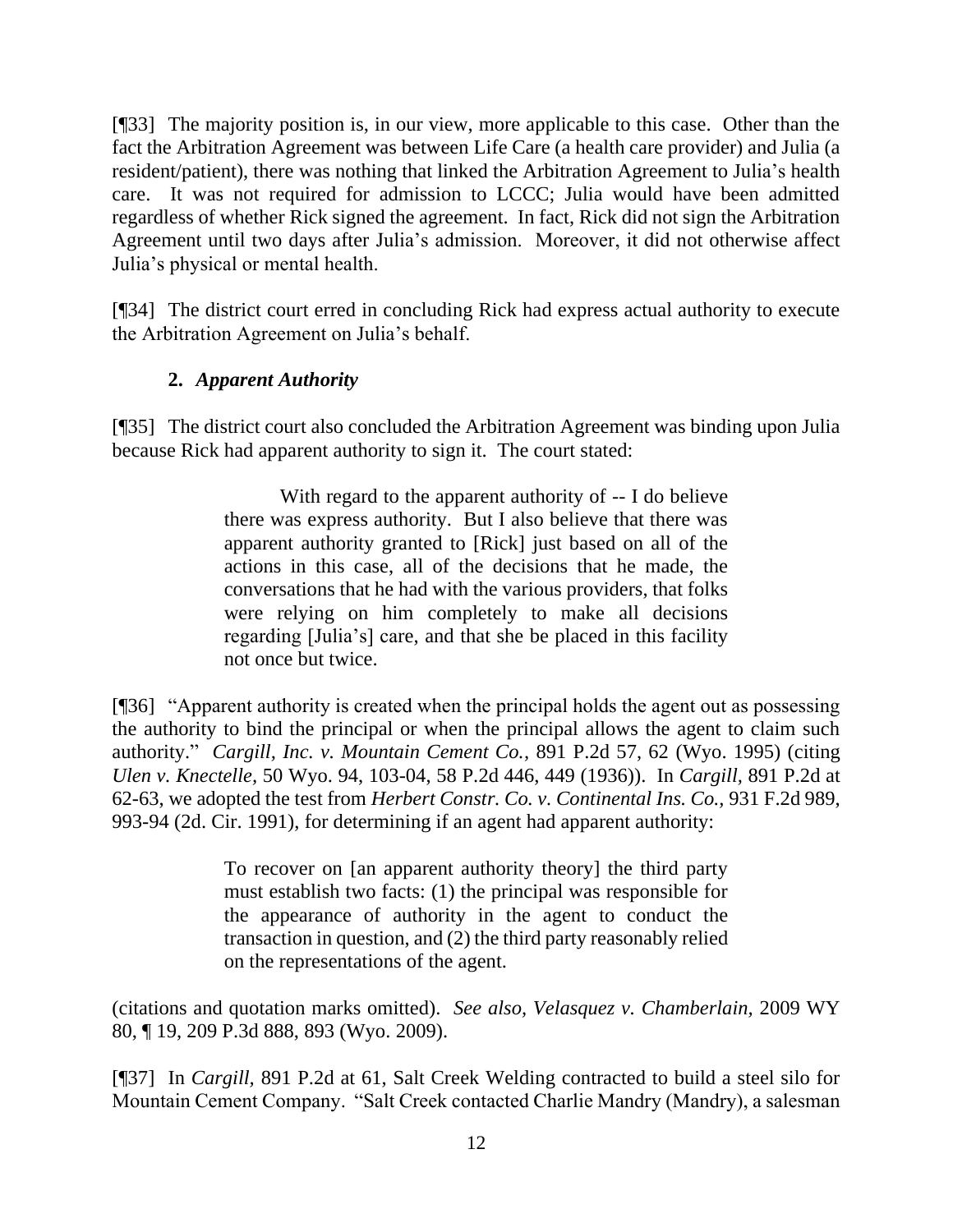for Cargill, Incorporated (Cargill), and ordered A36 steel plates for use in constructing the Mountain Cement silo." *Id.* Because Cargill did not have the steel plates in stock, Mandry contacted one of Cargill's suppliers to acquire them. *Id.* The wrong steel plates were delivered to the job, Salt Creek installed them, and the silo collapsed. *Id.* Mountain Cement sued all involved, and Salt Creek cross-claimed against Cargill and others in the chain of supply for the steel plates. *Id.* One of the issues at trial was whether Mandry acted as Cargill's agent in procuring the wrong steel plates. *Id.* at 61-62. We ruled there was sufficient evidence that Mandry had apparent authority to act on behalf of Cargill. *Id.* at 62. "Cargill provided Mandry with a telephone, an expense account and office space. These facts indicate that Cargill intended to hold Mandry out as an agent who possessed the authority to bind Cargill. Further, Salt Creek reasonably relied on that apparent authority when it ordered steel from Cargill." *Id. See also, Velasquez,* ¶¶ 5-9, 19-30, 209 P.3d at 890, 893-94 (tenant had apparent authority to bind the property owner when he was aware of an agreement between the neighbor and the tenant regarding use of his property and he did not object).

[¶38] When we apply this precedent to the case at bar, it is clear Rick did not have apparent authority to enter into the Arbitration Agreement on behalf of Julia. There is no evidence that Julia held Rick out to Life Care as having authority to enter into the Agreement. The only representation made by Julia was in her DPOAHC and, as discussed above, that document did not give Rick authority to enter into the Arbitration Agreement. In fact, it specifically disavowed Rick's authority to act for her "for any other purpose unrelated to [her] health care."

[¶39] In *Evans v. Pioneer Bank of Evanston,* 809 P.2d 251, 252-53 (Wyo. 1991), we observed:

> Whenever a person deals with an agent knowing that the agent is authorized to act on behalf of the [principal] by virtue of a power of attorney, then the person is bound to ascertain and know the character and extent of the power of attorney under which the agent assumes to act. Moreover, if the person has knowledge that the agent has limited authority, then he may not rely on the theory of apparent authority to enforce liability against the [principal].

(Citations omitted). Stated another way, "'[a]pparent authority and its effect vanish ... in the presence of the actual knowledge of the third party as to the real scope of the agent's authority, or when the former has knowledge of facts which would put him upon inquiry as to the actual warrant of the agent.'" *In re Branding Iron Motel, Inc.,* 798 F.2d 396, 401 (10th Cir. 1986) (quoting *Bank of Or. v. Hiway Products,* 41 Or.App. 223, 598 P.2d 318, 320 (1979)) (other citation omitted).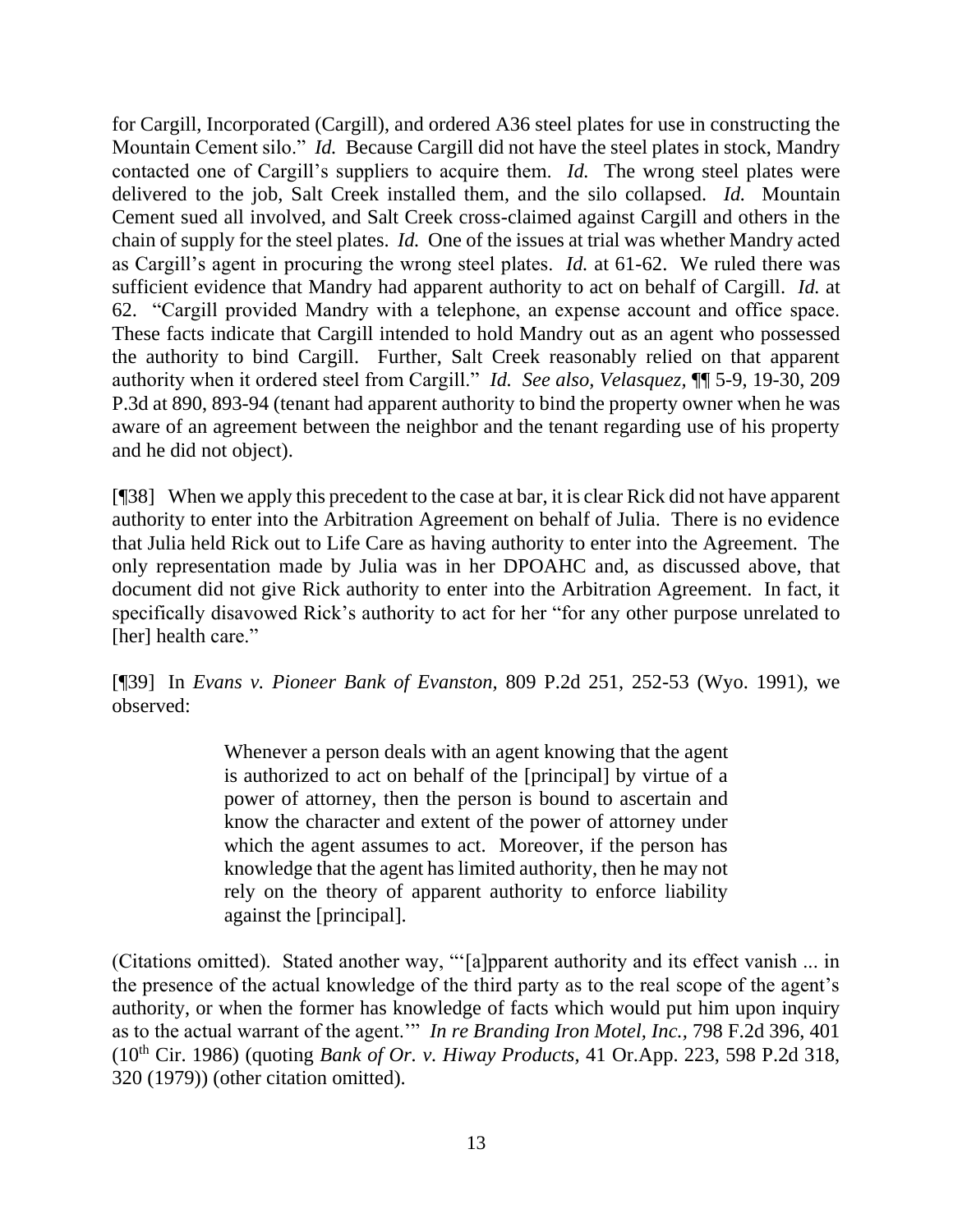[¶40] Moreover, Julia could not have personally held Rick out to Life Care as her agent for execution of the Arbitration Agreement because she was incompetent when Rick signed it. In *Ping v. Beverly Enter., Inc.,* 376 S.W.3d 581, 594 (Ky. 2012), the Supreme Court of Kentucky stated the principal was "incapacitated at the time of her admission and so could not have done anything to lead [the nursing home] to believe that [the agent] had more authority than the power of attorney said she had." *See also, Broughsville v. OHECC, LLC,*  2005 WL 3483777, \*3 (Ohio Ct. App. 2005) (unpublished decision) (an incompetent person cannot establish apparent authority in an agent).

[¶41] In making its decision in this case, the district court relied upon an unreported Wyoming federal district court order granting a motion to compel arbitration – *Moberg v. Kindred Healthcare, Inc.,* 14-CV-00254-F (D. Wyo. 2015) (unpublished decision). Harriet Moberg was admitted to Kindred's nursing home in Cheyenne and her daughter, Debra Moberg, signed the admissions documents which apparently included an arbitration agreement. *Id.,* \*2. At the time of admission, Debra was not authorized by a power of attorney to execute the documents on behalf of Harriet; however, Harriet signed a power of attorney giving Debra express authority to act as her agent twelve days after Debra signed the admission documents and arbitration agreement. *Id.,* \* 11.

[¶42] Harriet died following a fall at the nursing home, and Debra sued Kindred for negligence. *Id.,* \*3. Kindred filed a motion to compel arbitration. Although Debra opposed the motion to arbitrate, she did not "deny she had authority to enter into the agreement." *Id.*, \*5-6. Despite the fact Debra did not "oppose Kindred['s] argument that she acted as [Harriet's] agent . . . when she entered into the arbitration agreement on her mother's behalf," the court briefly addressed "her authority as signatory." *Id.,* \*10. The court ruled Debra likely had "actual implied authority but also apparent authority to execute the arbitration agreement on behalf of her mother, [Harriet]." *Id.,* \*12. It recited several reasons Kindred should be entitled to rely on Debra's apparent authority, including she selected Kindred for her mother's care, she communicated with Kindred on her mother's behalf, and she completed all the paperwork, including the arbitration agreement. *Id.,* \*12. It also stated there was "no indication that any party ever objected or even raised concerns about [Debra] acting as her mother's agent during this process." *Id.*

[¶43] To the extent *Moberg* relied upon Debra's actions to find she had apparent authority to sign the arbitration agreement on behalf of Harriet, that holding is inconsistent with Wyoming law. *Cargill* and *Velasquez* require a showing the third party relied on the representations of the principal, not the agent. *Cargill,* 891 P.2d at 62; *Velasquez,* ¶¶ 19- 20, 209 P.3d at 893-94. *See also, Herbert Constr. Co.,* 931 F.2d at 993 ("[T]he existence of 'apparent authority' depends upon a factual showing that the third party relied upon the misrepresentations of the agent because of some misleading conduct on the part of the principal – not the agent.") (citation omitted).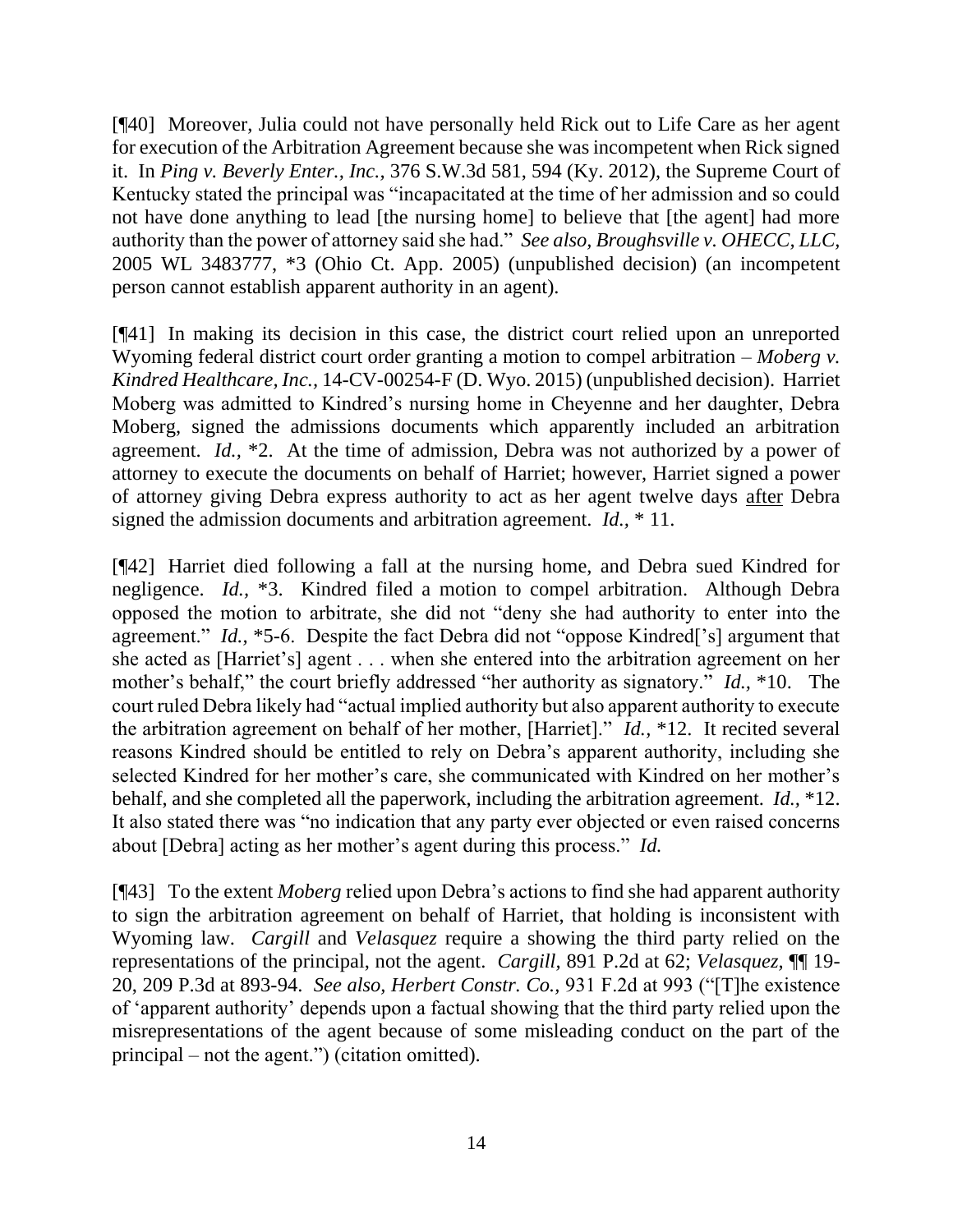[¶44] Life Care cites additional cases in support of its claim that Rick had apparent authority to sign the Arbitration Agreement on behalf of Julia, including *THI of N.M. at Vida Encantada, LLC v. Archuleta,* 2013 WL 2387752 (D. N.M. 2013) (unpublished decision); *Carraway v. Beverly Enters. Ala., Inc.,* 978 So.2d 27 (Ala. 2007); and *Broughsville*, 2005 WL 3483777. *THI* is inapposite because it did not involve a power of attorney or apparent authority. Instead, the federal district court ruled the agent had implied actual authority to sign all admission paperwork, which included an admission contract with an arbitration clause. *Id.,* \*2, 8-9.

[¶45] *Carraway* and *Broughsville* are distinguishable from the case at bar because the principals were responsible for leading the nursing homes to believe the agents had apparent authority to sign arbitration agreements. In *Carraway*, 978 So.2d at 28, 30, the Alabama Supreme Court ruled the principal's brother had apparent authority to sign documents, including an arbitration agreement, admitting her to a nursing home. The evidence showed the principal was competent at the time of admission, she did not object to the agent signing the agreement, and she signed a durable power of attorney naming him as her attorney-in-fact shortly after admission. *Id.* Similarly, in *Broughsville,* 2005 WL 3483777, \*2, the Ohio Court of Appeals ruled the agent had apparent authority to execute the arbitration agreement because the competent principal "was present at the signing of the agreement and made no attempt to stop [the agent,] to ask questions of [the nursing home] or to request to read the document."

[¶46] Because Julia was incompetent when Rick signed the Arbitration Agreement, she could not have made any representations to Life Care about Rick's authority. The only representations she made were in the DPOAHC, and it specifically limited Rick's powers. The district court erred by ruling Rick had apparent authority to enter into the Arbitration Agreement for Julia.

## **3.** *Surrogate under the Wyoming Health Care Decisions Act*

[¶47] Life Care maintains Rick had authority to sign the Arbitration Agreement as Julia's "surrogate" under § 35-22-406(a) of the Wyoming Health Care Decisions Act. That provision states:

> (a) If a valid advance health care directive does not exist, a surrogate may make a health care decision for a patient who is an adult or emancipated minor if the patient has been determined by the primary physician or the primary health care provider to lack capacity and no agent or guardian has been appointed or the agent or guardian is not reasonably available.

*Id.*